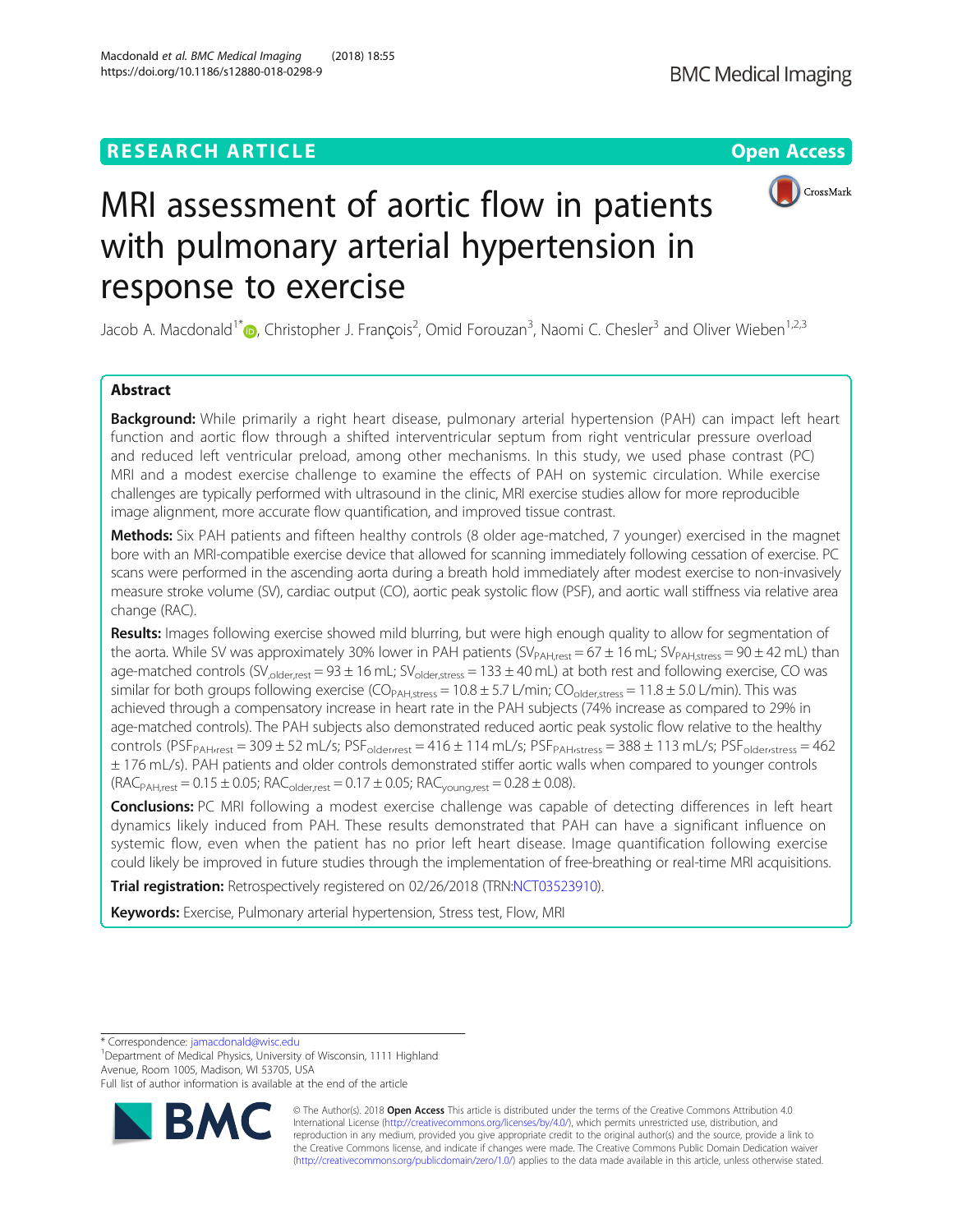# Background

It is well established that stress tests can reveal important diagnostic information beyond that seen with tests performed at a resting heart rate  $[1-4]$ , such as ischemia, increased ventricular pressures, valvular regurgitation, and deficiencies in recovery to a resting state. In clinical settings, exercise tests are commonly performed with an exercise paradigm on a treadmill or stationary bicycle followed by echocardiography [3] or single photon emission computed tomography (SPECT) image acquisitions [5].

Cardiopulmonary exercise testing is increasingly used to assess disease progression in patients with pulmonary hypertension (PH)  $[6-8]$ . PH is characterized by an increase in blood pressure in the pulmonary vasculature, which can be caused by or result in vascular remodeling and stiffening of the pulmonary artery [9, 10]. While some cases of PH are the end result of left-sided heart disease that directly influence systemic circulation (World Health Organization (WHO) functional group 2) [11], pulmonary arterial hypertension (PAH; WHO functional group 1) is the result of conditions, such as connective tissue diseases, acting directly on the pulmonary vasculature [12]. In these cases, although there is no initial left heart dysfunction, right ventricular pressure overload induced by PAH can lead to a shift or distortion of the interventricular septum [13–15]. Left heart dynamics in these patients may also be altered by reduced left ventricular (LV) preload as a result of inhibited right heart flow  $[16]$ , increased vascular impedance from stiffening of the aorta [17], and co-existing systemic hypertension [18]. These factors may lead to a reduced LV volume in PAH patients relative to a healthy population, which in turn may lead to diminished stroke volume and cardiac output.

PH screening and assessment is clinically performed with echocardiography, which is limited in its capabilities due to its short penetration depth [19] and difficulty in properly aligning the acoustic window with the arterial flow [20]. In addition, Doppler ultrasound does not directly measure flow, but instead produces estimates from velocity measurements and pre-established vessel area models, which can introduce systematic errors into flow estimates [21].

Magnetic resonance imaging (MRI) provides the opportunity for more accurate visualization and quantification of flow via phase contrast (PC) acquisitions. MRI allows for less dependency on the skill of the operator as a result of improved spatial resolution, larger imaging windows, and higher tissue contrast. Recent work has also demonstrated that non-invasive measures of arterial stiffness are possible with PC MRI through metrics such as pulse wave velocity (PWV) and the relative area change (RAC) of the artery between diastole and systole [22].

Despite the advantages MRI could offer over existing exercise imaging modalities in assessing pulmonary hypertension, exercise MRI is challenging because of the relatively slow acquisition speed and the narrow confinements of the magnet bore. Instead, pharmacological stress agents, such as Dobutamine, Adenosine, and Regadenoson [23–25], are used in clinical practice. The drawback of such techniques is that pharmacological stress is not physiologic and, therefore, is not the preferred method of stress for assessing pulmonary hypertension [1, 26]. In response to these shortcomings, recent advances have seen the development of MRI-compatible exercise devices that allow for exercise in the MRI room adjacent to the table [27] or in a supine position on the scanner bed inside the magnet bore [28–30].

Overall, while it is likely that a patient diagnosed with PAH will experience diminished left heart function due to factors such as right ventricular pressure overload or reduced LV preload during the progression of the disease, such effects have not been investigated in detail with exercise MRI. Previous work has performed straightforward comparisons of blood flow in the aorta of PAH patients with controls using PC MRI [31], but has not correlated these measurements with metrics of vessel stiffness or investigated the value of exercise studies for these comparisons. The goal of this study was to use a custom-made, MRI-compatible exercise device to examine the effects of pulmonary arterial hypertension on aortic flow and stiffness in response to exercise with PC MRI. We hypothesize that PH subjects will show reduced left heart efficiency (lower stroke volume, higher heart rate) relative to healthy controls and these differences will be more pronounced following exercise stress.

# Methods

# Subject population

This study was approved by the local Institutional Review Board and was compliant with the Health Insurance Portability and Accountability Act. Twenty-one subjects were recruited, provided written informed consent, and were screened via an MRI safety questionnaire. The 21 subjects were divided into 3 cohorts: 7 young, healthy controls  $(28 \pm 4 \text{ years}; 3 \text{ male}, 4 \text{ female})$ , 8 older, healthy controls  $(58 \pm 10 \text{ years}; 1 \text{ male}, 7 \text{ female})$ , and 6 pulmonary hypertension patients (WHO Group 1 (PAH) from systemic sclerosis,  $60 \pm 9$  years; 1 male, 5 female). All control subjects were free of overt cardiovascular, pulmonary, and renal disease. The recruited PH subjects had no recent syncope and, like the controls, had no history of unassociated lung or cardiovascular disease. Exclusion criteria for this study included classification as New York Heart Association functional class IV (symptoms of limited cardiac capacity apparent at rest) and skeletal or muscle abnormalities which could prohibit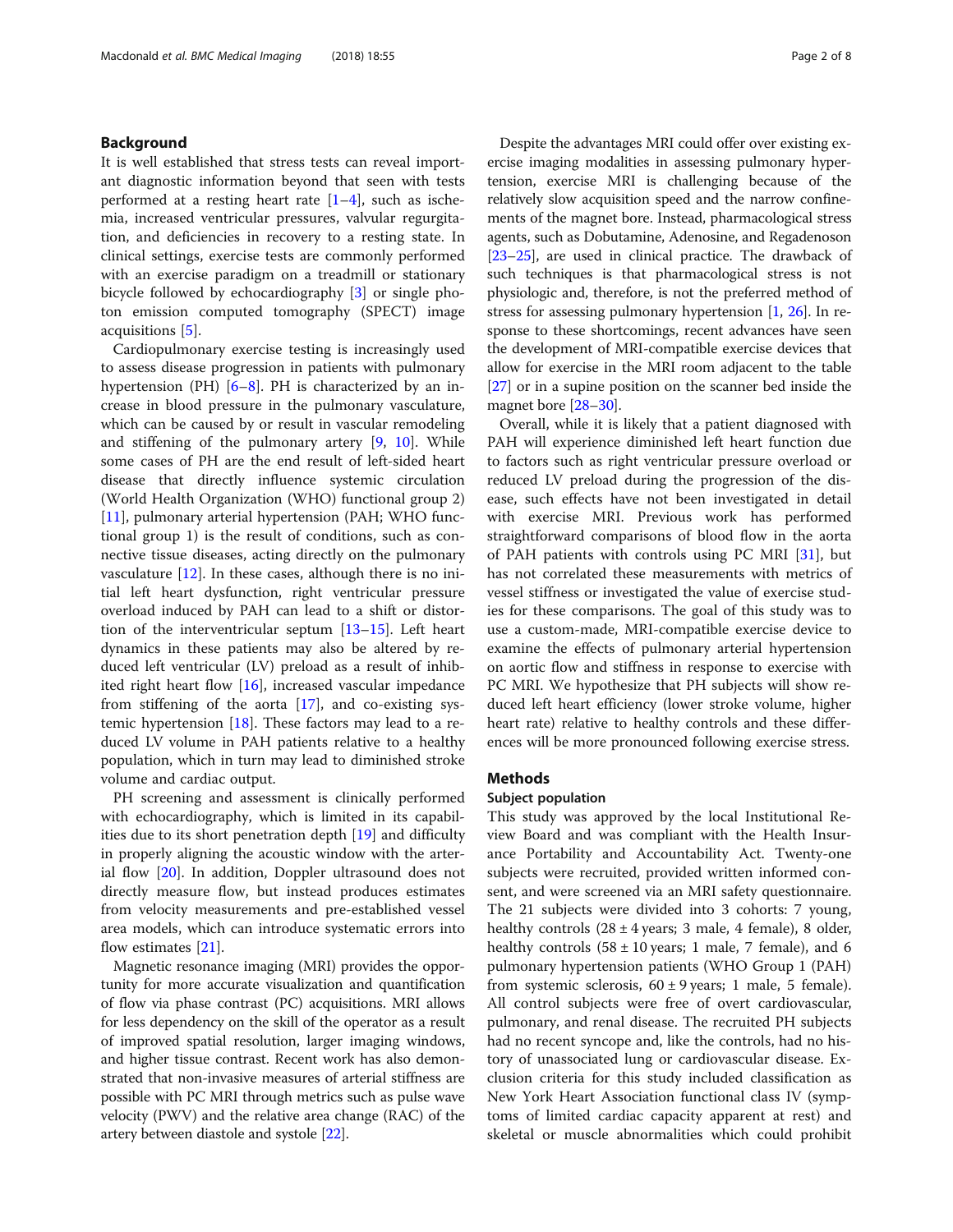exercise. The older, healthy control group was agematched to the PH group. The younger control group was included to provide insight regarding loss of cardiac function via disease versus natural loss due to aging. Subjects were excluded from the final statistical analysis if image quality was too poor to delineate the aortic wall or if the subject moved out of the prescribed scanning planes during exercise.

# MRI-compatible exercise device

Exercise was conducted with a custom-built, low-cost MRI-compatible stepping device which allowed subjects to exercise in a supine position in the scanner bore (Fig. 1) [28]. This permitted localizers and pre-scans to be performed prior to exercise, allowing for immediate image acquisition following the cessation of exercise. Imaging was performed following exercise rather than during exercise due to the challenging nature of breath holds during exercise, specifically in the PH population. Subjects exercised via a dynamic stepping motion to the beat of a metronome at the target exercise frequency. The exercise resistance was controlled by removable weights at the end of each lever arm. Optical displacement sensors on each lever arm provided the actual frequency of the stepping motion, allowing for real-time monitoring of the actual stepping frequency and power achieved by the subject relative to the targeted power level. To minimize axial displacement of the subject from the stepper as well as minimize chest motion during exercise, the subject was connected to the exercise equipment via a backpack harness and had hand-grips to hold on to for stabilization.

# Data acquisition

Imaging was performed on one of two clinical 1.5 T MRI systems (HDxt or Discovery 450w, GE Healthcare,



Waukesha, WI) using an 8 channel cardiac coil and vector electrocardiographic (ECG) gating. Flow measurements were acquired with a prospectively ECG-gated two-dimensional (2D) cine phase contrast (PC) sequence performed across a 15 s breath hold. The imaging plane was prescribed orthogonal to the ascending aorta. Imaging parameters for the PC sequence were: field of view =  $35 \times 35$  cm, matrix size =  $128 \times 256$  (reconstructed to  $256 \times 256$ , slice thickness = 8 mm; TR/TE =  $6.1/3.7$ ms, flip angle =  $30^{\circ}$ , velocity encode (VENC) =  $150 \text{ cm/s}$ , parallel-imaging (ASSET) acceleration factor = 2, temporal resolution = 25 ms, and cardiac phases = 20.

All subjects exercised at a low exercise power to guarantee the PH subjects would be able to complete the same exercise paradigm as the control groups. This exercise and imaging paradigm was designed to induce mild-to-moderate exercise stress in all subject groups (Fig. 2). A PC acquisition was performed at rest prior to exercise. Subjects then exercised at a target power of 30 W for 3 min. Immediately following the end of exercise, subjects held their breath for a second PC MRI acquisition in the ascending aorta. Total examination time was less than an hour, including set-up and take-down of the exercise equipment. Subjects typically spent less than 30 min in the scanner bore.

# Data analysis

Aortic flow measurements were performed with CV Flow (Version 3.3, Medis, Leiden, Netherlands) on a GE Advantage workstation. The following parameters were calculated from the flow measurements: stroke volume (SV), cardiac output (CO), peak systolic flow (PSF), peak systolic velocity (PSV), and the relative area change (RAC) of the ascending aorta between diastole and systole. Aortic stiffness was estimated with relative area change rather than pulse wave velocity due to the limited temporal resolution of the PC sequence.

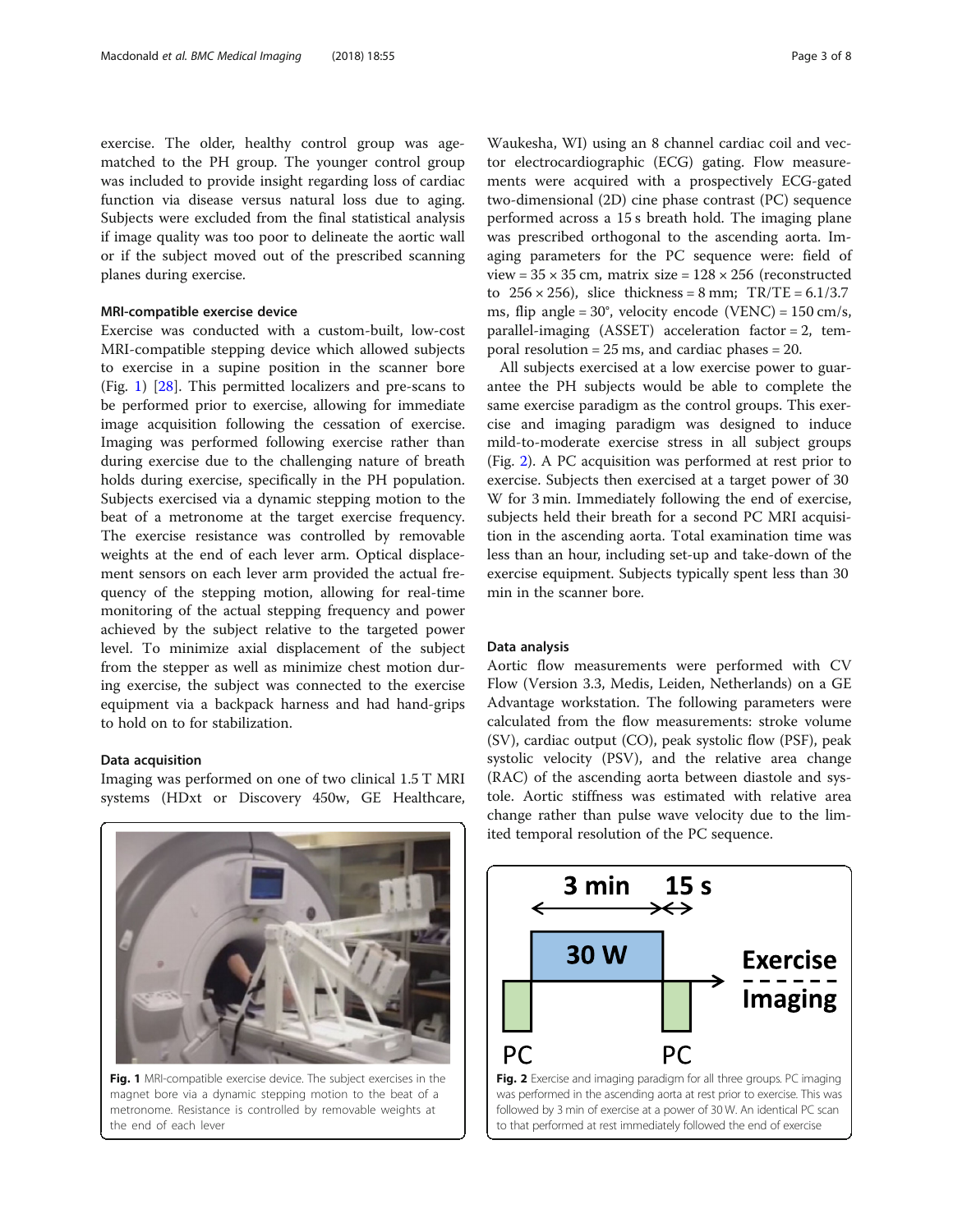# Statistical methods

All statistical analysis was performed with R (Version 3.2.3, R Foundation for Statistical Computing, Vienna, Austria). Results are presented as the mean value plus or minus one standard deviation of the sampled group. To determine the statistical significance of any intragroup changes between parameters measured at rest and stress, a paired student's t-test was performed for each cohort. A one-way ANOVA test with a post-hoc Tukey's honestly significant difference (HSD) test was used to determine statistically significant intergroup differences for each parameter at rest and stress. Levene's test was used in conjunction with the ANOVA test to ensure that the assumption of equal variances between groups was valid. For all statistical tests, a threshold of  $\alpha = 0.05$  was chosen for statistical significance.

# Results

MRI exercise stress tests were successfully performed in 19/21 subjects. Two of the older, healthy controls shifted their body position during exercise such that the prescribed scan planes were not usable. Thus, they were omitted from the analysis. All subjects successfully completed the 15 s breath hold following exercise. Although the target exercise power for each group was 30 W, the actual exercise power achieved for the remaining young controls, older controls, and PH subjects was  $38 \pm 12$  W,  $32 \pm 8$  W, and  $30 \pm 10$  W respectively. There was no statistically significant difference in the achieved exercise power between these groups ( $p = 0.29$ ). These exercise powers resulted in an average heart rate increase of 46% for the young controls, 29% for the older controls, and 74% for the PH subjects.

Figure 3 shows a representative comparison of image quality in magnitude PC images before and immediately following exercise. For most subjects, only minimal motion artifacts were present following exercise, allowing for good segmentation of the aorta. Minor blurring was observed in the post-exercise images and reduced blood

signal was seen in some areas of the aorta. Increased blurring was observed in the PH subjects relative to the control groups.

Table 1 presents the average values plus/minus one standard deviation for each hemodynamic parameter measured from the PC scans. The data distributions for SV, CO, PSV, and PSF are visualized at rest and following stress for all cohorts in Fig. 4. Statistically significant increases in heart rate, stroke volume, and cardiac output following exercise, indicated that the mild exercise paradigm was able to induce a cardiac response in all cohorts. On average, stroke volumes in the PH subjects were 30% lower than the young controls and 28% lower than the older controls at rest, and 23% lower than the younger controls and 32% lower than the older controls following exercise. Interestingly, however, PH subjects demonstrated a resting cardiac output approximately 30% lower than their healthy counterparts, while mean cardiac output measurements were comparable amongst all groups following exercise (Fig. 4b).

Measurements of peak systolic flow and peak systolic velocity showed no meaningful response to exercise in the young control groups. In contrast, the older controls showed a 19% increase in velocity and an 11% increase in flow in response to exercise. Likewise, the PH subjects demonstrated a larger 39% increase in velocity and 26% increase in flow. At both rest and exercise, the PH subjects demonstrated lower overall average values of these parameters when compared to both control groups (Fig. 4c, d).

The distribution of aortic wall stiffness measurements for each cohort is presented in Fig. 5. Significantly lower values of RAC in the older controls and PH subjects relative to the young controls at rest indicated stiffer aortic walls in these groups. Furthermore, the PH subjects had the lowest mean RAC of all groups, suggesting the stiffest vessel walls amongst the three cohorts. Although not significant, exercise showed increased vessel compliance of the older controls and PH subjects to the level of the young

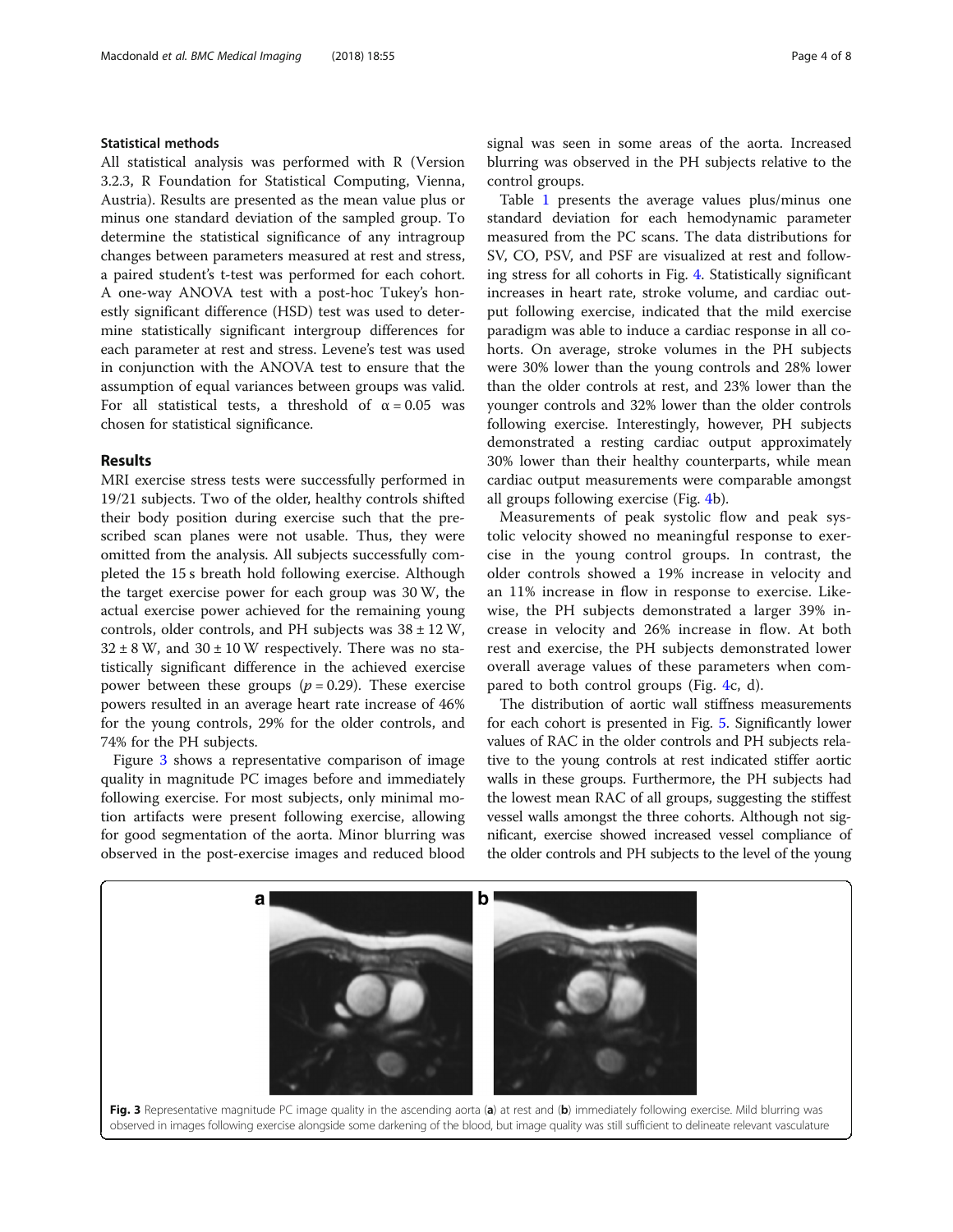| Variable                      | Rest          |                 |                 | <b>Stress</b> |               |                 |
|-------------------------------|---------------|-----------------|-----------------|---------------|---------------|-----------------|
|                               | Young         | Older           | PAH             | Young         | Older         | PAH             |
| Heart rate [bpm]              | $66 \pm 11$   | $67 \pm 9$      | $69 + 19$       | $97 + 19*$    | $87 + 12*$    | $116 \pm 19*$   |
| Stroke volume [mL]            | $96 + 15$     | $93 + 16$       | $67 + 16$       | $116 + 23*$   | $133 + 40*$   | $90 + 42$       |
| Cardiac output [L/min]        | $6.3 \pm 1.1$ | $6.3 + 1.6$     | $4.5 + 1.4$     | $11 + 2^*$    | $11.8 + 5*$   | $10.8 \pm 5.7*$ |
| Peak systolic velocity [cm/s] | $77 + 21$     | $58 \pm 15$     | $49 + 14$       | $78 + 22$     | $69 + 27$     | $68 + 29*$      |
| Peak systolic flow [mL/s]     | $445 \pm 85$  | $416 + 114$     | $309 + 52$      | $446 + 118$   | $462 + 176$   | $388 + 113$     |
| Relative area change          | $0.28 + 0.08$ | $0.17 \pm 0.05$ | $0.15 \pm 0.05$ | $0.28 + 0.10$ | $0.27 + 0.14$ | $0.25 + 0.18$   |

Table 1 Hemodynamic parameters measured in the ascending aorta at rest and immediately following exercise stress from phase contrast acquisitions. Results are presented as the mean value plus or minus one standard deviation of the samples

\*Denotes statistical significance ( $p < 0.05$ ) relative to the same cohort at rest

controls. Overall, measurements for all hemodynamic parameters following exercise usually showed more variance amongst each cohort than at rest.

# **Discussion**

As hypothesized, PH patients demonstrated reduced LV stroke volume at rest and during stress when compared to control groups. These reduced stroke volumes may suggest the presence of a shifted interventricular septum induced by right ventricular pressure overload, reduced LV preload, or a co-existing condition, such as systemic hypertension. Future studies with imaging sequences dedicated to ventricular imaging (e.g. balanced steadystate free precession MRI) and ventricular pressure measurements could prove valuable to elucidate the relative contributions of these factors to the reduced left heart SV in these patients. Despite low stroke volumes, however, the PH patients presented a preserved cardiac output following exercise as a result of a compensatory increase in heart rate (74% increase in PH subjects as compared to 29% in age-matched controls). Therefore, while PH patients may be able to match exercise capabilities of age-matched controls in the short-term, the more rapid increase in heart rate will result in PH patients reaching a clinically-defined maximum heart rate sooner, yielding reduced exercise endurance. This behavior in the left ventricle is consistent with right



of measurements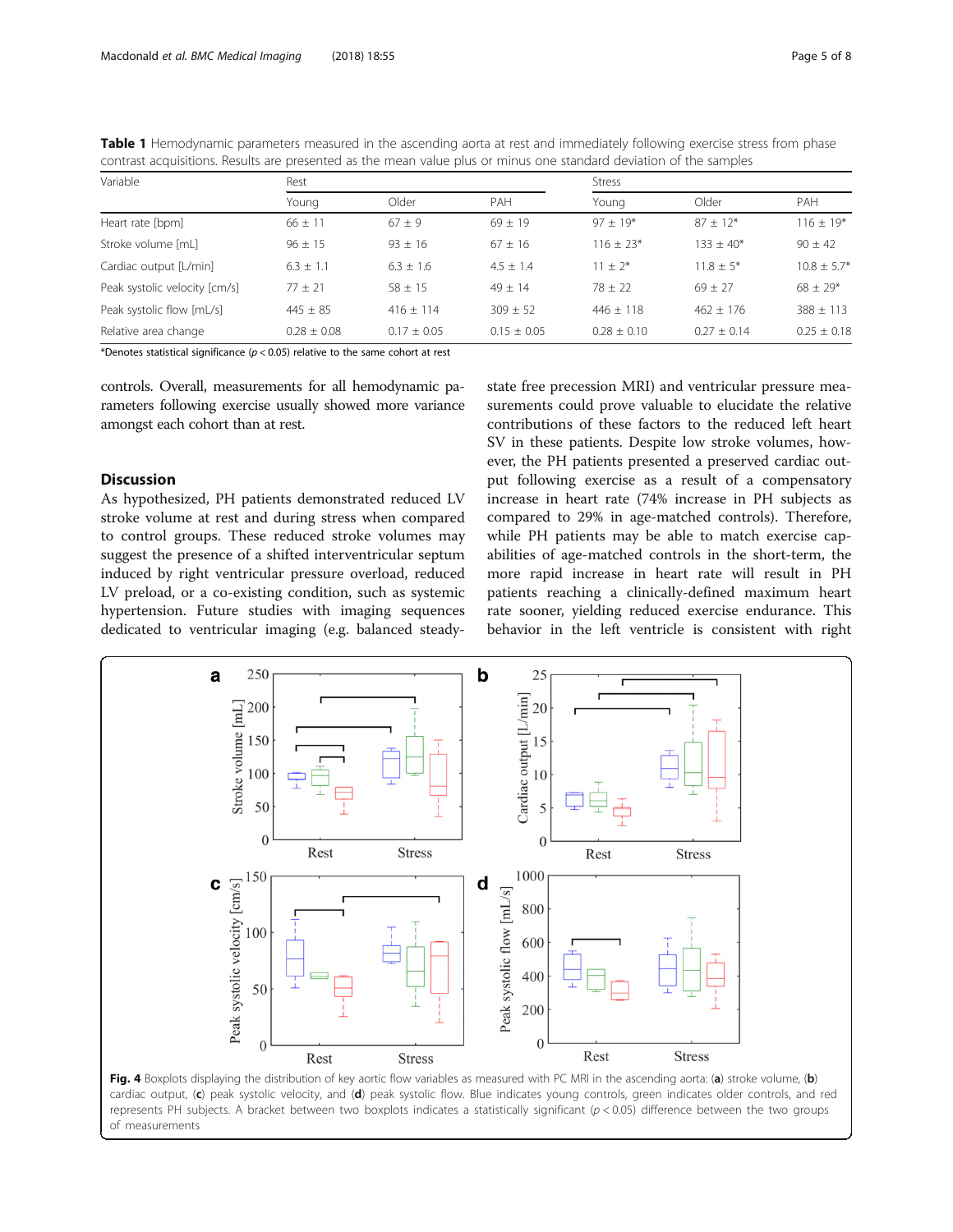heart dynamics previously reported following exercise in patients with PH [32].

Although the exercise stress induced comparable levels of cardiac output in the PH population and both control groups, the PH subjects demonstrated reduced peak systolic velocity and peak systolic flow – further evidence of altered left heart hemodynamics induced by right heart changes from PAH. It is worth noting, however, that for these parameters the older control group showed decreased mean values relative to the younger group as well, suggesting the reduced capacity shown in the PH subjects may be a more complex dynamic between natural age-related loss of cardiovascular function and disease progression.

The relative area change of the aorta proved to be capable of assessing vessel stiffness, demonstrating reduced aortic compliance in the PH subjects relative to the controls. This result was consistent with the fact that the recruited patients developed PAH as a result of ongoing systemic sclerosis [33] and may have contributed to the reduced stroke volume and exercise capacity in this group. There is great value in future investigations to perform non-invasive measures in the pulmonary artery of the PH subjects to examine the extent of stiffening relative to the aorta.

The modest increase in heart rate observed across all three subject cohorts validated that the relatively low exercise power used in this study was still effective at inducing observable exercise stress in each cohort, although the cardiac response was diminished in the control groups. This demonstrated that mild exercise paradigms can be an effective method for stress imaging in subjects with reduced cardiac capacity. The drawback of using low exercise powers was observed in the younger controls, however, who were not as challenged by the paradigm and, on average, exercised at a power 25% above the targeted level. Since the resistance could be adjusted in real-time during exercise with the exercise equipment used for this study, in this case, where the young controls exercised faster than this metronome beat, there was no way to compensate and reduce their exercise power.

The potential value of performing exercise studies in a PH population was apparent, as the PH cohort showed larger relative responses to exercise than the healthy controls in all measured hemodynamic parameters except stroke volume, which is known to have a reduced response to exercise in PH subjects [32]. Performing studies with increased exercise power may induce greater differences between these cohorts than observed with the mild exercise powers used in this study. The increased cardiac response to higher exercise powers in all cohorts would also likely result in statistically significant differences between rest and stress in many of the parameters that showed non-significant increases with exercise, such as peak systolic velocity and flow. Given the disparity in exercise abilities between these cohorts, in future studies, it would be valuable to standardize our comparisons on more physiologic measures of exercise, such as a common heart rate or maximal oxygen uptake  $(VO<sub>2,max</sub>)$ , rather than a common exercise power.

While the breath held PC acquisitions were successfully completed in all subjects following exercise, some of the subjects with more limited cardiac output, expressed a greater perceived difficulty in accomplishing these breath holds. Body motion from discomfort during these breath holds may have contributed to the larger degree of blurring observed in these subjects' images. Although more challenging for these subjects, it was essential to begin imaging immediately following exercise due to the rapid recovery of heart rate back to a resting state. The potential heart rate recovery across the 15 s of imaging following cessation of exercise was not deemed to be a concern, however, as a previous study showed that even in young athletes, heart rate will only decrease an average of 5% in this time period [34]. In future studies, the implementation of free-breathing or real-time acquisitions could eliminate the need for a breath hold altogether and allow for imaging during exercise, resulting in a more comfortable exercise paradigm for subjects and a possible improvement in image quality.

There were a few limitations to this study beyond those already mentioned. The harness used to reduce chest motion was not entirely effective at preventing subject movement, as demonstrated with the two subjects who moved out of their prescribed scan planes. Motion such as this

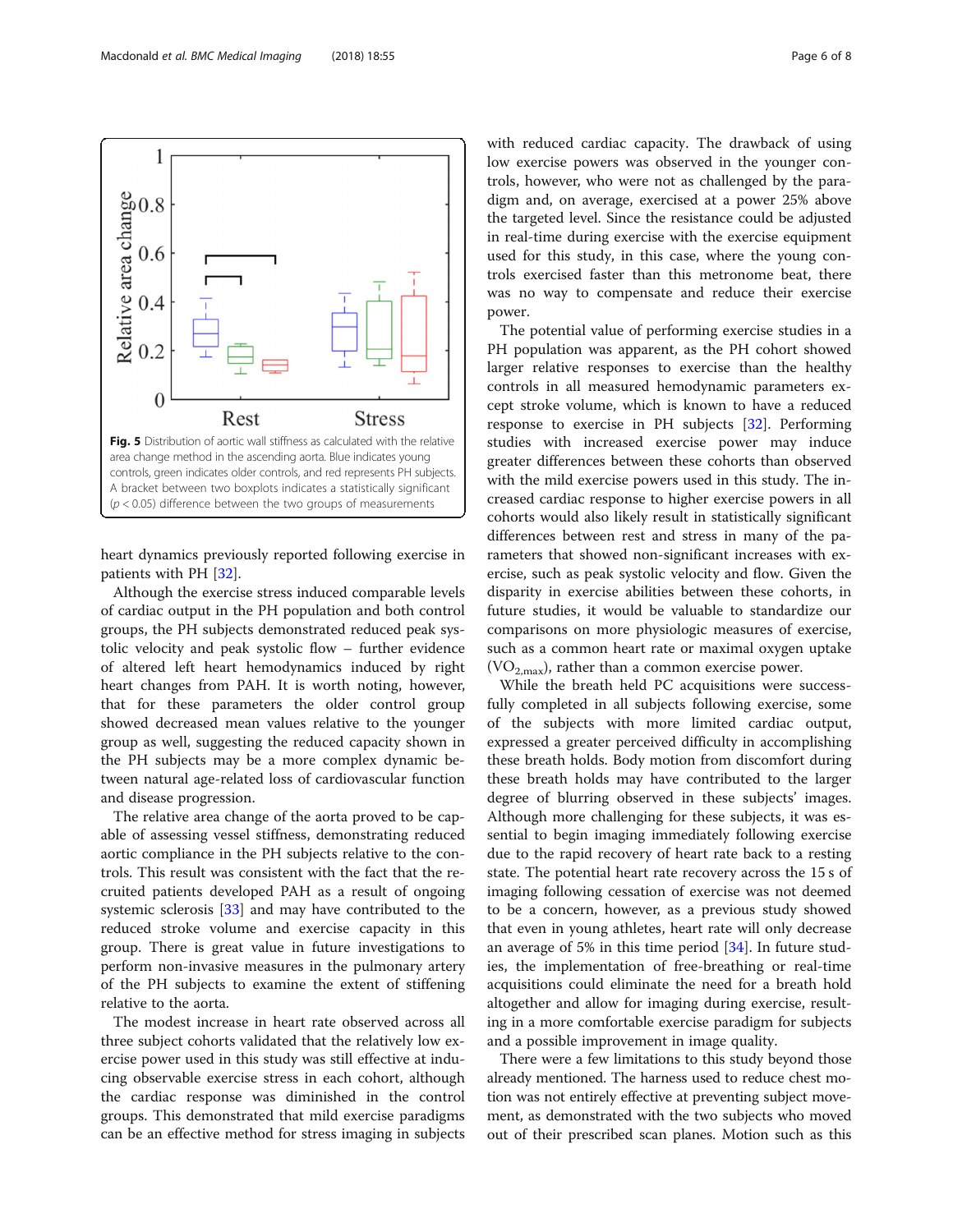possibly led to shifts or rotations in scan planes in the other subjects, which could impact the accuracy of flow and vessel cross-sectional area measurements. In addition, the statistical power of our observations was limited by the relatively small sample size of each cohort. These factors likely contributed to increased variance and lack of statistical significance in some of the measurements.

# Conclusion

In conclusion, we investigated the impact of pulmonary arterial hypertension on aortic flow with PC MRI following a modest exercise challenge. Custom-made, MR-compatible exercise equipment permitted subjects to exercise in a supine position fully in the bore of the scanner, allowing for imaging immediately following the cessation of exercise. As we hypothesized, the PH subjects showed reduced LV stroke volume and decreased cardiac efficiency relative to the healthy controls. The PH subjects demonstrated a different mechanism for increasing cardiac output in response to exercise, relying on large increases in heart rate rather than the balanced increase in heart rate and stroke volume observed in healthy controls. Cardiac output, peak systolic velocity, and peak systolic flow showed increased sensitivity to exercise-induced changes in the PH population, as well. Future studies will compare these metrics to those obtained from pulmonary flow in the same subject populations.

#### Abbreviations

CO: Cardiac output; LV: Left ventricle; MRI: Magnetic resonance imaging; PAH: Pulmonary arterial hypertension; PC: Phase contrast; PH: Pulmonary hypertension; PSF: Peak systolic flow; PSV: Peak systolic velocity; PWV: Pulse wave velocity; RAC: Relative area change; SPECT: Single photon emission computer tomography; SV: Stroke volume; VENC: Velocity encoding; WHO: World Health Organization

#### Acknowledgements

We gratefully acknowledge funding from the NIH and GE Healthcare for their research support and assistance.

#### Funding

Funding for this work was provided by the NIH (R01HL105598). The funding body had no role in the design of the study, the collection, analysis, and interpretation of data, or in writing the manuscript.

#### Availability of data and materials

The datasets used and analyzed during the current study are available from the corresponding author on reasonable request.

#### Authors' contributions

JAM analyzed and interpreted the MRI data and wrote the manuscript. CJF provided clinical perspective and guidance when designing the study, helped design the MRI scanning protocol, and helped interpret results. OF worked on stepper implementation and oversaw exercise challenges. NCC conceived the initial study design and obtained the grant funding this project. OW provided guidance on study design and helped design the MRI scanning protocol. All authors read and approved the final manuscript.

## Ethics approval and consent to participate

All procedures performed in studies involving human participants were in accordance with the ethical standards of the institutional and/or national research committee and with the 1964 Helsinki declaration and its later amendments or comparable ethical standards. Before participation in the

study, written informed consent was obtained from all individual subjects to participate in study activities and use their data in a research capacity. This study was approved by the University of Wisconsin-Madison Health Sciences Institutional Review Board (IRB 2011–0980; PI: Francois).

#### Consent for publication

Not applicable.

## Competing interests

The University of Wisconsin receives research support from GE Healthcare. The authors declare that they have no other potential competing interests.

#### Publisher's Note

Springer Nature remains neutral with regard to jurisdictional claims in published maps and institutional affiliations.

#### Author details

<sup>1</sup>Department of Medical Physics, University of Wisconsin, 1111 Highland Avenue, Room 1005, Madison, WI 53705, USA. <sup>2</sup>Department of Radiology, University of Wisconsin, Madison, USA. <sup>3</sup>Department of Biomedical Engineering, University of Wisconsin, Madison, USA.

# Received: 8 December 2017 Accepted: 9 December 2018 Published online: 22 December 2018

#### References

- 1. Picano E, Pibarot P, Lancellotti P, Monin JL, Bonow RO. The emerging role of exercise testing and stress echocardiography in Valvular heart disease. JAC. 2009;54:2251–60. https://doi.org/10.1016/j.jacc.2009.07.046.
- 2. Miller TD. The exercise treadmill test: estimating cardiovascular prognosis. Cleve Clin J Med. 2008;75:424–30. https://doi.org/10.3949/ccjm.75.6.424.
- 3. Pina IL, Balady GJ, Hanson P, Labovitz AJ, Madonna DW, Myers J. Guidelines for clinical exercise testing laboratories : a statement for healthcare professionals from the committee on exercise and cardiac rehabilitation. Am Heart Assoc Circ. 1995;91:912–21. https://doi.org/10.1161/01.CIR.91.3.912.
- 4. Fletcher GF, Balady GJ, Amsterdam EA, Chaitman B, Eckel R, Fleg J, et al. Exercise standards for testing and training: a statement for healthcare professionals from the American Heart Association. Circulation. 2001;104: 1694–740. https://doi.org/10.1161/hc3901.095960.
- 5. Bailey IK, Griffith LS, Rouleau J, Strauss HW, Pitt B. Thallium-201 myocardial perfusion imaging at rest and during exercise: comparative sensitivity to electrocardiography in coronary artery disease. Circulation. 1977;55:79–87. https://doi.org/10.1161/01.CIR.55.1.79.
- 6. Arena R, Lavie CJ, Milani RV, Myers J, Guazzi M. Cardiopulmonary exercise testing in patients with pulmonary arterial hypertension: an evidence-based review. J Heart Lung Transplant. 2010;29:159–73. https://doi.org/10.1016/j. healun.2009.09.003.
- 7. Argiento P, Chesler N, Mule M, D'Alto M, Bossone E, Unger P, et al. Exercise stress echocardiography for the study of the pulmonary circulation. Eur Respir J. 2010;35:1273–8. https://doi.org/10.1183/09031936.00076009.
- 8. Naeije R, Chesler N. Pulmonary circulation at exercise. Compr Physiol. 2012; 2:711–41. https://doi.org/10.1002/cphy.c100091
- 9. Galie N, Hoeper MM, Humbert M, Torbicki A, Vachiery JL, Barbera JA, et al. Guidelines for the diagnosis and treatment of pulmonary hypertension. Eur Respir J. 2009;34:1219–63. https://doi.org/10.1183/09031936.00139009.
- 10. Reuben SR. Compliance of the human pulmonary arterial system in disease. Circ Res. 1971;29:40–50. https://doi.org/10.1161/01.res.29.1.40.
- 11. Kiefer TL, Bashore TM. Pulmonary hypertension related to left-sided cardiac pathology. Pulm Med. 2011. https://doi.org/10.1155/2011/381787.
- 12. Ungerer RG, Tashkin DP, Furst D, Clements PJ, Gong H, Bein M, et al. Prevalence and clinical correlates of pulmonary arterial hypertension in progressive systemic sclerosis. Am J Med. 1983;75:65–74. https://doi.org/10. 1016/0002-9343(83)91169-5.
- 13. King ME, Braun H, Goldblatt a, Liberthson R, Weyman a E. Interventricular septal configuration as a predictor of right ventricular systolic hypertension in children: a cross-sectional echocardiographic study. Circulation. 1983;68: 68–75. https://doi.org/10.1161/01.CIR.68.1.68.
- 14. Jessup M, Sutton MS, Weber KT, Janicki JS. The effect of chronic pulmonary hypertension on left ventricular size, function, and interventricular septal motion. Am Heart J. 1987;113:1114–22. https://doi.org/10.1016/0002-8703(87)90921-5.